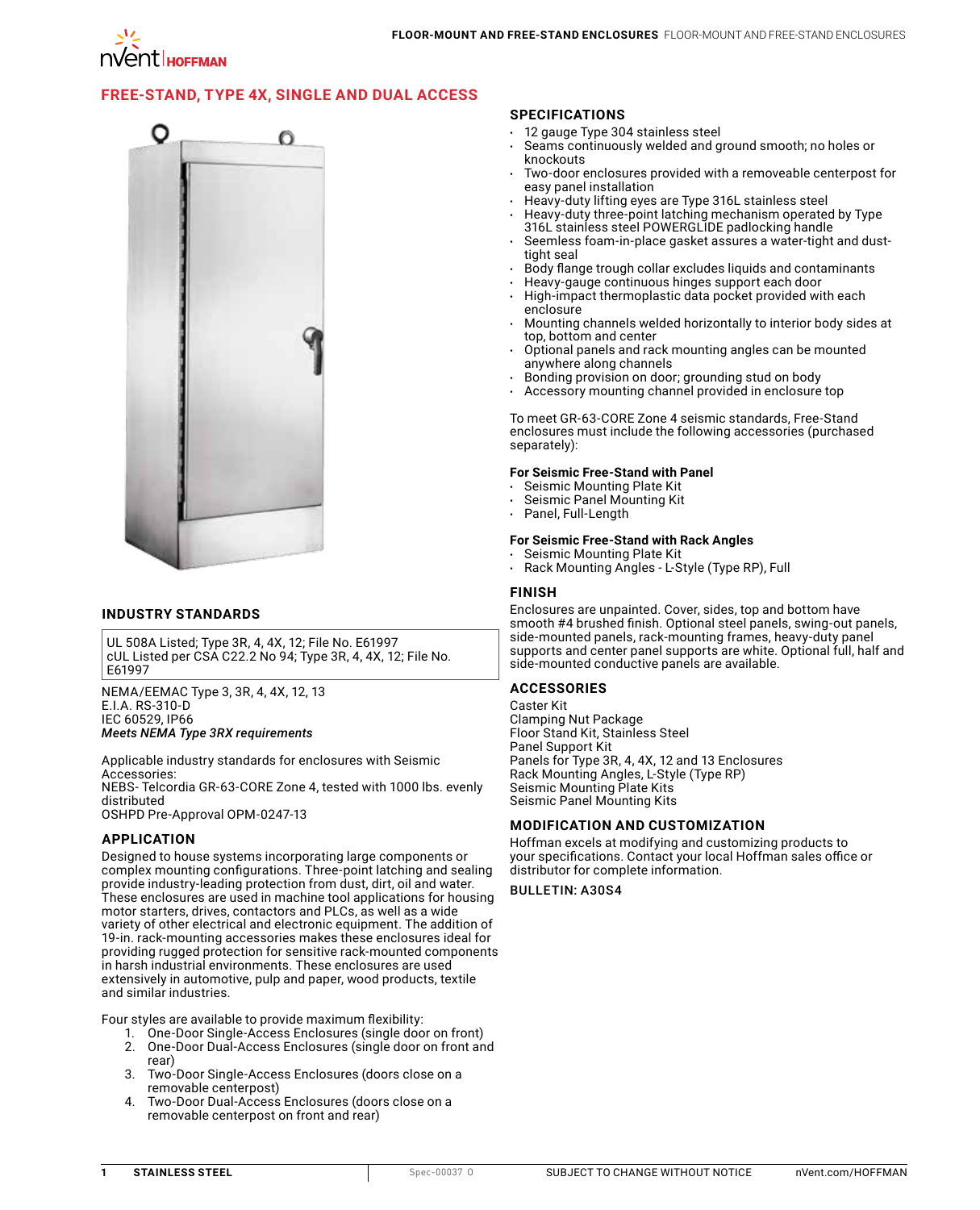

#### Standard Product **One-Door Single-Access**

| <b>Catalog Number</b> | AxBxC in./mm          | F<br>in./mm | G<br>in./mm |
|-----------------------|-----------------------|-------------|-------------|
| A602418SSFSN4         | 60.06 x 24.06 x 18.06 | 32.03       | 23.12       |
|                       | 1526 x 611 x 459      | 814         | 587         |
| A722418SSFSN4         | 72.06 x 24.06 x 18.06 | 38.03       | 29.12       |
|                       | 1830 x 611 x 459      | 966         | 740         |
| A723018SSFSN4         | 72.06 x 30.06 x 18.06 | 38.03       | 29.12       |
|                       | 1830 x 764 x 459      | 966         | 740         |
| A723618SSFSN4         | 72.06 x 36.06 x 18.06 | 38.03       | 29.12       |
|                       | 1830 x 916 x 459      | 966         | 740         |
| A902420SSFSN4         | 90.06 x 24.06 x 20.06 | 47.03       | 38.12       |
|                       | 2288 x 611 x 510      | 1195        | 968         |
| A903620SSFSN4         | 90.06 x 36.06 x 20.06 | 47.03       | 38.12       |
|                       | 2288 x 916 x 510      | 1195        | 968         |
| A603624SSFSN4         | 60.06 x 36.06 x 24.06 | 32.03       | 23.12       |
|                       | 1526 x 916 x 611      | 814         | 587         |
| A722424SSFSN4         | 72.06 x 24.06 x 24.06 | 38.03       | 29.12       |
|                       | 1830 x 611 x 611      | 966         | 740         |
| A723024SSFSN4         | 72.06 x 30.06 x 24.06 | 38.03       | 29.12       |
|                       | 1830 x 764 x 611      | 966         | 740         |
| A723624SSFSN4         | 72.06 x 36.06 x 24.06 | 38.03       | 29.12       |
|                       | 1830 x 916 x 611      | 966         | 740         |
| A903624SSFSN4         | 90.06 x 36.06 x 24.06 | 47.03       | 38.12       |
|                       | 2288 x 916 x 611      | 1195        | 968         |
| A723630SSFSN4         | 72.06 x 36.06 x 30.06 | 38.03       | 29.12       |
|                       | 1830 x 916 x 764      | 966         | 740         |
| A723636SSFSN4         | 72.06 x 36.06 x 36.06 | 38.03       | 29.12       |
|                       | 1830 x 916 x 916      | 966         | 740         |
| A903636SSFSN4         | 90.06 x 36.06 x 36.06 | 47.03       | 38.12       |
|                       | 2288 x 916 x 916      | 1195        | 968         |

Purchase panels and accessories separately.

Seismic accessories are available for one-door enclosures.







87576784

NOTES: 1. Four lifting eyes are furnished if C=30.06 (764mm) or more. 2. See General Accessories chapter for section views A-A and B-B showing accessories.

3. Removable 12.00 x 12.00 (305mm x 305mm) data pocket.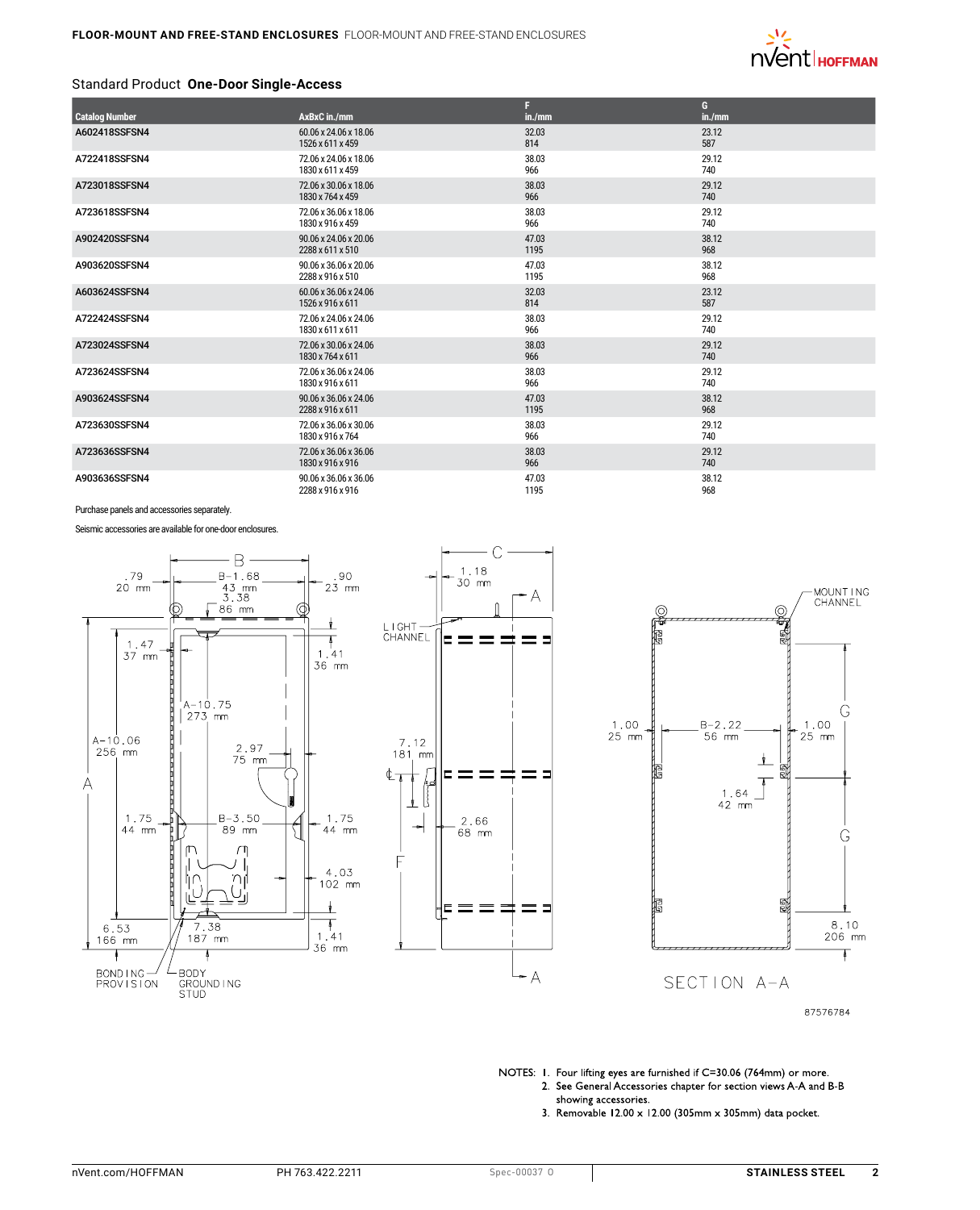

### Standard Product **One-Door Dual-Access**

|                       |                       |        | G      |
|-----------------------|-----------------------|--------|--------|
| <b>Catalog Number</b> | AxBxC in./mm          | in./mm | in./mm |
| A722424SSFSDAN4       | 72.06 x 24.06 x 24.06 | 38.03  | 29.12  |
|                       | 1830 x 611 x 611      | 966    | 740    |
| A723024SSFSDAN4       | 72.06 x 30.06 x 24.06 | 38.03  | 29.12  |
|                       | 1830 x 764 x 611      | 966    | 740    |
| A723624SSFSDAN4       | 72.06 x 36.06 x 24.06 | 38.03  | 29.12  |
|                       | 1830 x 916 x 611      | 966    | 740    |
| A903624SSFSDAN4       | 90.06 x 36.06 x 24.06 | 47.03  | 38.12  |
|                       | 2288 x 916 x 611      | 1195   | 968    |
| A722430SSFSDAN4       | 72.06 x 24.06 x 30.06 | 38.03  | 29.12  |
|                       | 1830 x 611 x 764      | 966    | 740    |
| A722436SSFSDAN4       | 72.06 x 24.06 x 36.06 | 38.03  | 29.12  |
|                       | 1830 x 611 x 916      | 966    | 740    |
| A723636SSFSDAN4       | 72.06 x 36.06 x 36.06 | 38.03  | 29.12  |
|                       | 1830 x 916 x 916      | 966    | 740    |
| A903636SSFSDAN4       | 90.06 x 36.06 x 36.06 | 47.03  | 38.12  |
|                       | 2288 x 916 x 916      | 1195   | 968    |

Purchase panels and accessories separately.

Seismic accessories are available for one-door enclosures.



NOTES: 1. Four lifting eyes are furnished if C=30.06 (764mm) or more. 2. See General Accessories chapter for section views A-A and B-B showing accessories.

3. Removable 12.00 x 12.00 (305mm x 305mm) data pocket.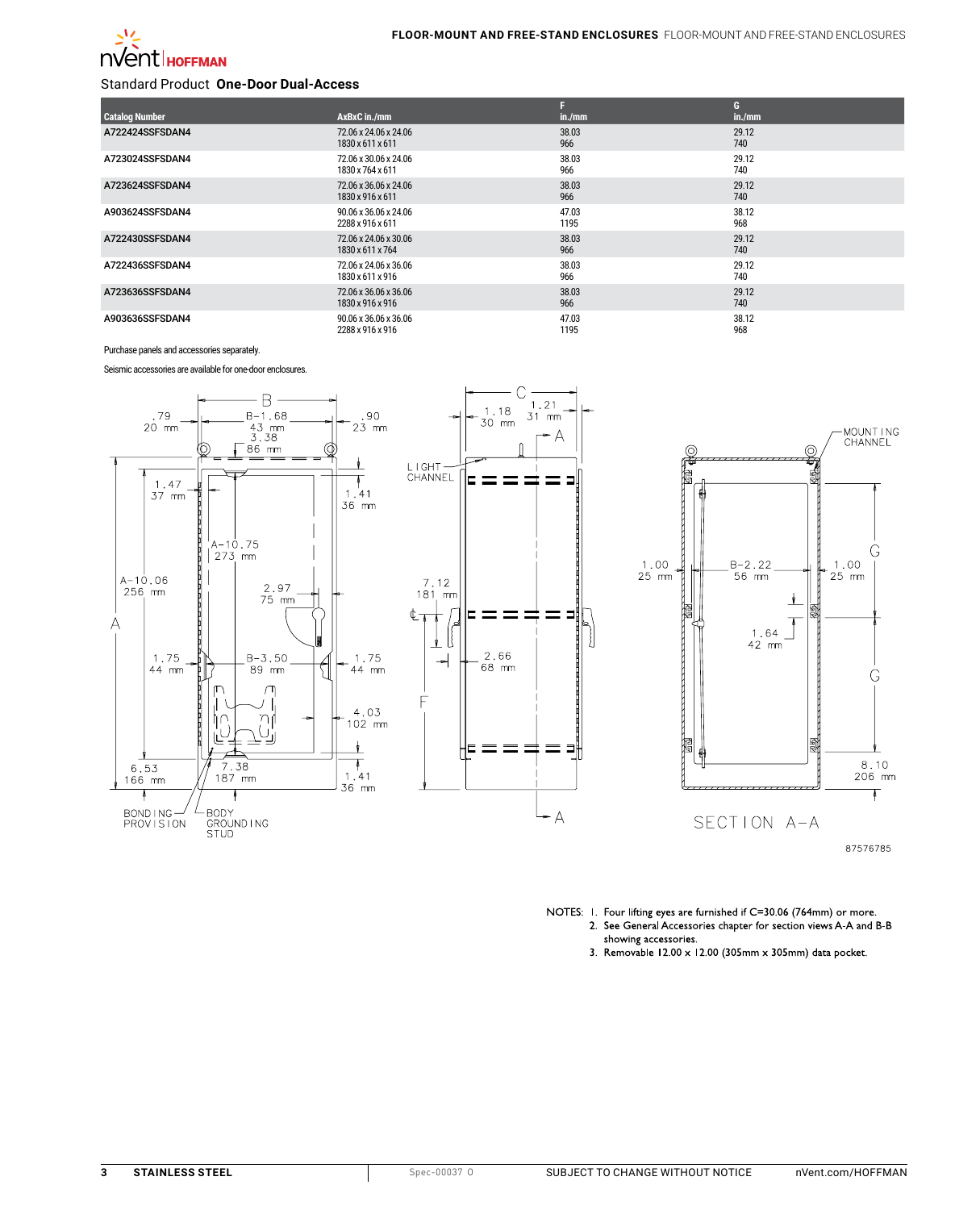

## Standard Product **Two-Door Single-Access**

|                       |                       | F      | G      |
|-----------------------|-----------------------|--------|--------|
| <b>Catalog Number</b> | AxBxC in./mm          | in./mm | in./mm |
| A604818SSFSDN4        | 60.06 x 48.06 x 18.06 | 32.03  | 23.12  |
|                       | 1526 x 1221 x 459     | 814    | 587    |
| A724818SSFSDN4        | 72.06 x 48.06 x 18.06 | 38.03  | 29.12  |
|                       | 1830 x 1221 x 459     | 966    | 740    |
| A726018SSFSDN4        | 72.06 x 60.06 x 18.06 | 38.03  | 29.12  |
|                       | 1830 x 1526 x 459     | 966    | 740    |
| A727218SSFSDN4        | 72.06 x 72.06 x 18.06 | 38.03  | 29.12  |
|                       | 1830 x 1830 x 459     | 966    | 740    |
| A904820SSFSDN4        | 90.06 x 48.06 x 20.06 | 47.03  | 38.12  |
|                       | 2288 x 1221 x 510     | 1195   | 968    |
| A907220SSFSDN4        | 90.06 x 72.06 x 20.06 | 47.03  | 38.12  |
|                       | 2288 x 1830 x 510     | 1195   | 968    |
| A724824SSFSDN4        | 72.06 x 48.06 x 24.06 | 38.03  | 29.12  |
|                       | 1830 x 1221 x 611     | 966    | 740    |
| A726024SSFSDN4        | 72.06 x 60.06 x 24.06 | 38.03  | 29.12  |
|                       | 1830 x 1526 x 611     | 966    | 740    |
| A727224SSFSDN4        | 72.06 x 72.06 x 24.06 | 38.03  | 29.12  |
|                       | 1830 x 1830 x 611     | 966    | 740    |
| A907224SSFSDN4        | 90.06 x 72.06 x 24.06 | 47.03  | 38.12  |
|                       | 2288 x 1830 x 611     | 1195   | 968    |
| A726036SSFSDN4        | 72.06 x 60.06 x 36.06 | 38.03  | 29.12  |
|                       | 1830 x 1526 x 916     | 966    | 740    |
| A907236SSFSDN4        | 90.06 x 72.06 x 36.06 | 47.03  | 38.12  |
|                       | 2288 x 1830 x 916     | 1195   | 968    |

Purchase panels and accessories separately.

Seismic accessories are not applicable for two-door enclosures.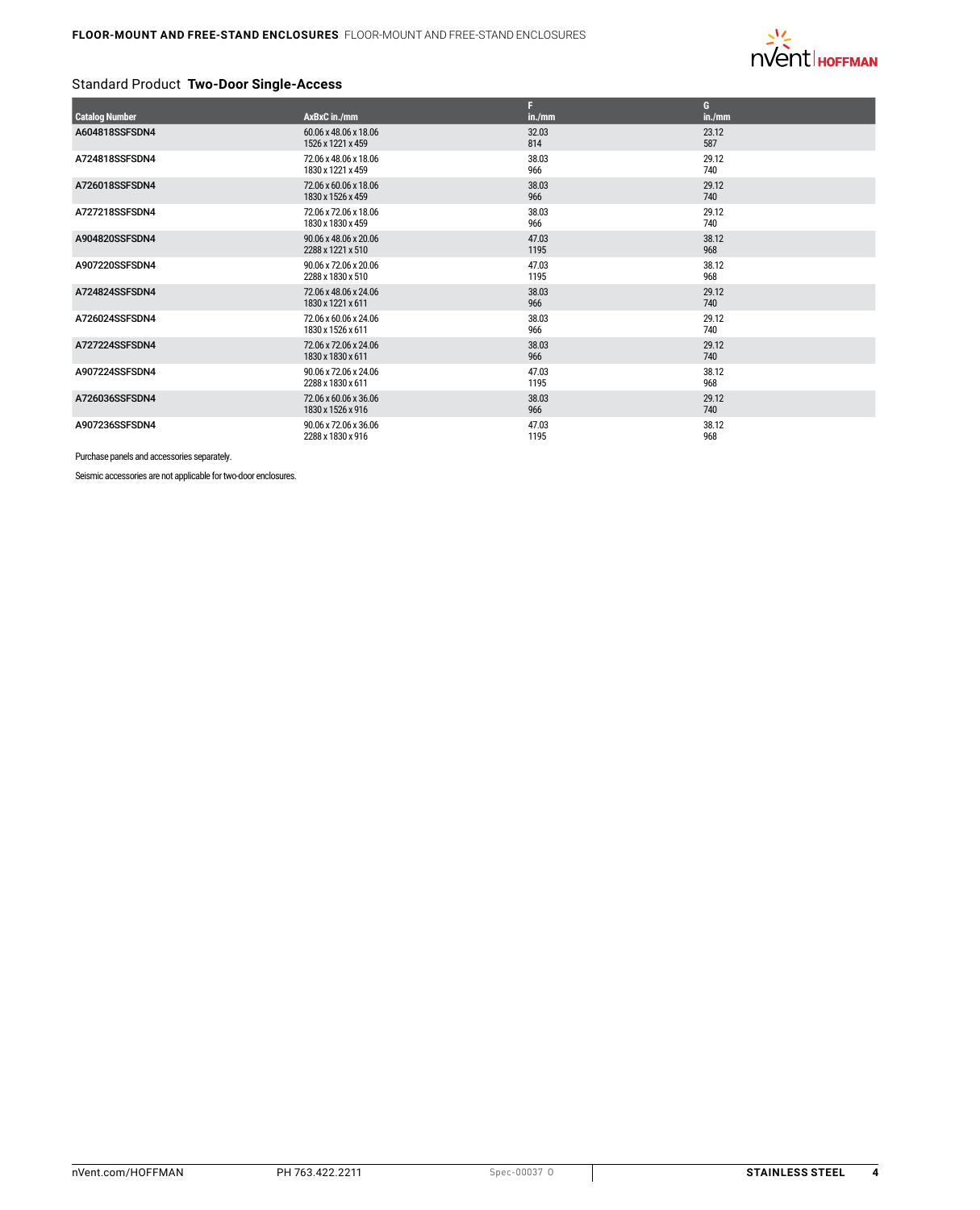



SECTION A-A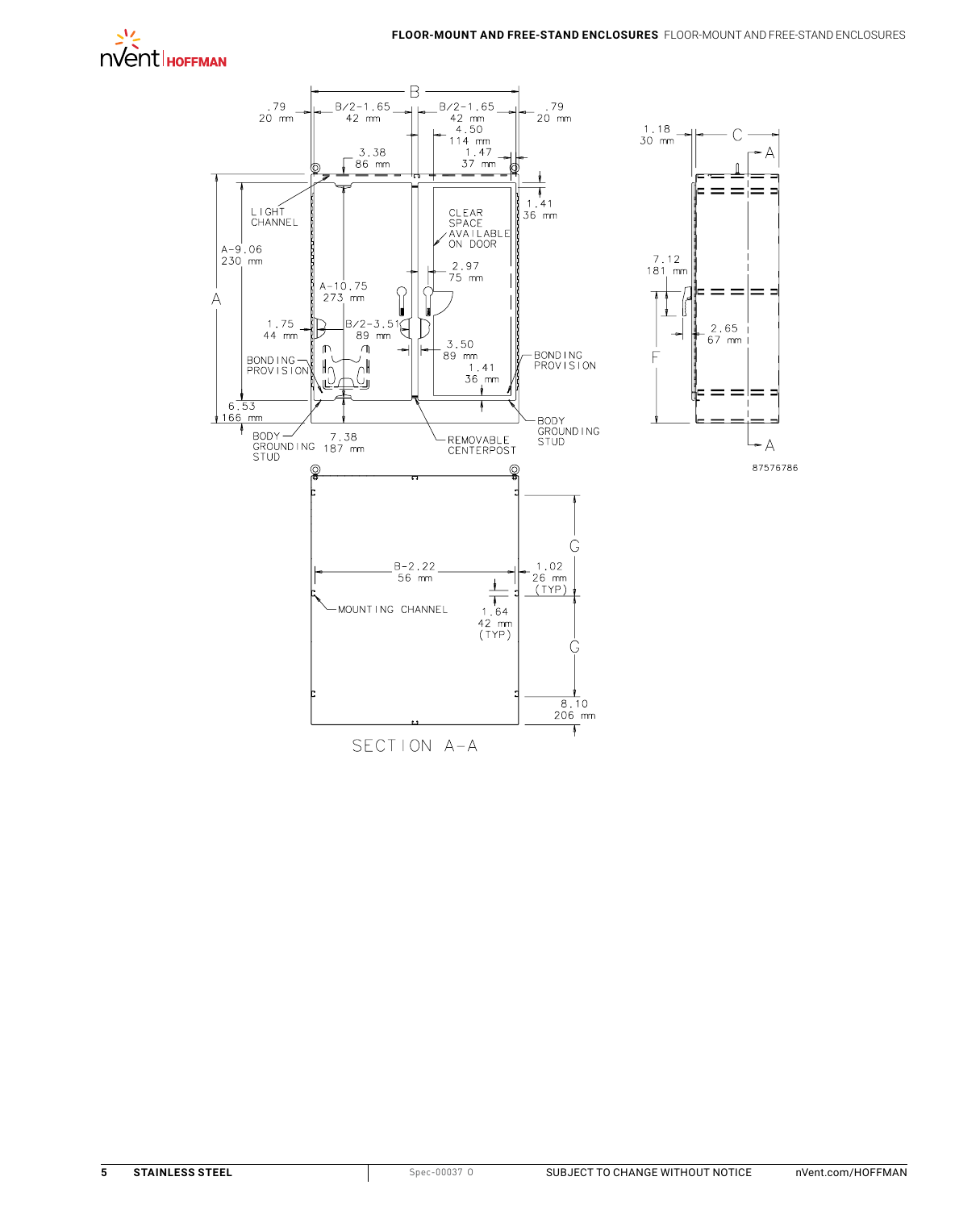

#### Standard Product **Two-Door Dual-Access**

|                       |                       |        | G      |
|-----------------------|-----------------------|--------|--------|
| <b>Catalog Number</b> | AxBxC in./mm          | in./mm | in./mm |
| A724824SSFSDADN4      | 72.06 x 48.06 x 24.06 | 38.03  | 29.12  |
|                       | 1830 x 1221 x 611     | 966    | 740    |
| A726024SSFSDADN4      | 72.06 x 60.06 x 24.06 | 38.03  | 29.12  |
|                       | 1830 x 1526 x 611     | 966    | 740    |
| A727224SSFSDADN4      | 72.06 x 72.06 x 24.06 | 38.03  | 29.12  |
|                       | 1830 x 1830 x 611     | 966    | 740    |
| A907224SSFSDADN4      | 90.06 x 72.06 x 24.06 | 47.03  | 38.12  |
|                       | 2288 x 1830 x 611     | 1195   | 968    |
| A726036SSFSDADN4      | 72.06 x 60.06 x 36.06 | 38.03  | 29.12  |
|                       | 1830 x 1526 x 916     | 966    | 740    |

Purchase panels and accessories separately.

Seismic accessories are not applicable for two-door enclosures.





SECTION A-A



- NOTES: 1. Four lifting eyes are furnished if C=30.06  $(764$ mm) or more.
	- 2. See General Accessories chapter for section views A-A and B-B showing accessories.
	- 3. Removable 12.00 x 12.00 (305mm x 305mm) data pocket.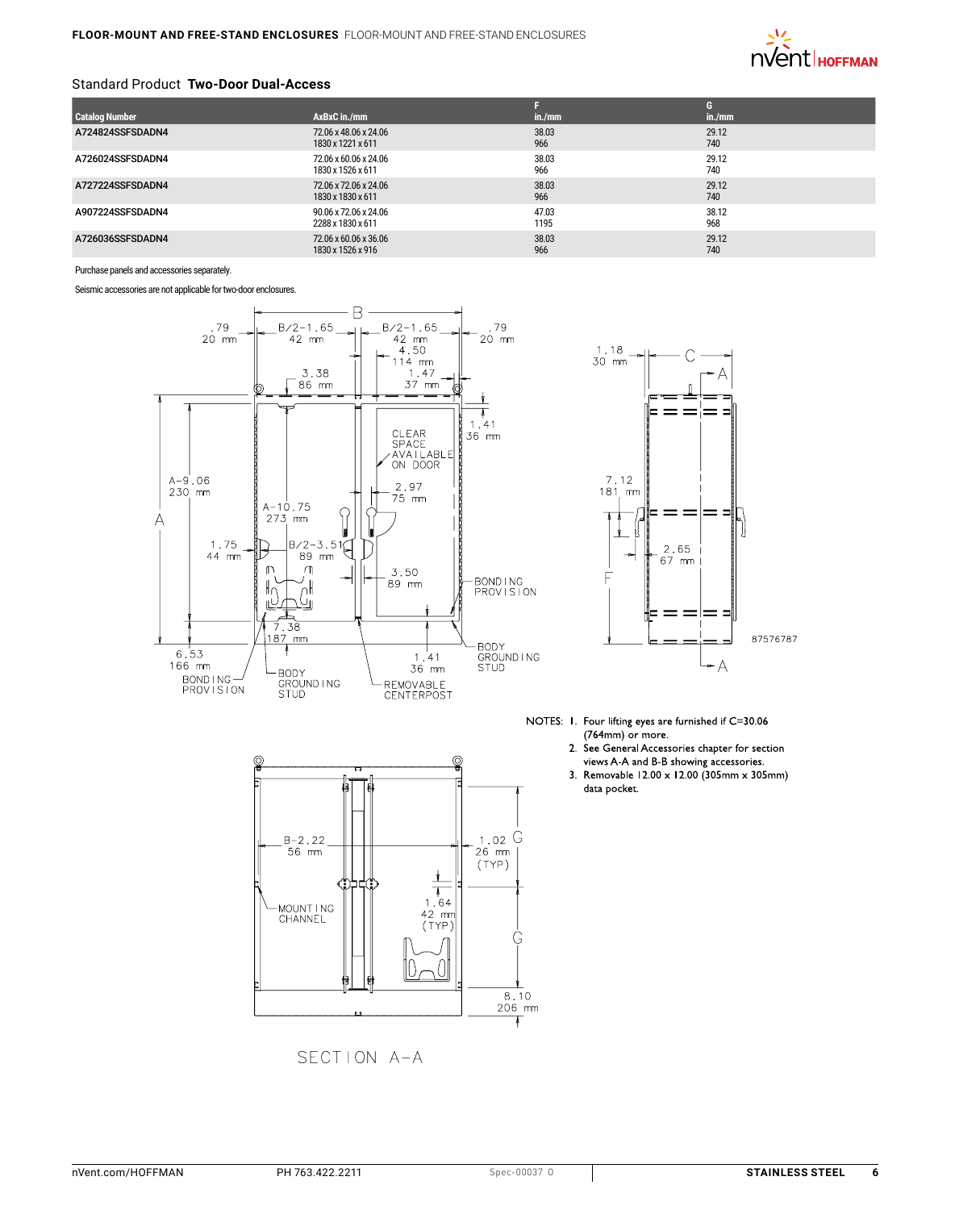



**SEISMIC ACCESSORIES** To meet GR-63-CORE Zone 4 seismic standards, Free-Stand enclosures must include the following accessories (purchased separately):

#### **For Seismic Free-Stand with Panel**

- Seismic Mounting Plate Kit
- Seismic Panel Mounting Kit
- Panel, Full-Length

### **For Seismic Free-Stand with Rack Angles**

- Seismic Mounting Plate Kit
- Rack Mounting Angles L-Style (Type RP), Full



**SEISMIC MOUNTING PLATE KITS**<br>mounting holes in the base of the enclosure. The mounting plates<br>mounting holes in the base of the enclosure. The mounting plates come predrilled to accept 1/2-in., 5/8-in. or 3/4-in. diameter mounting hardware (not included). Plate dimensions are 3.75 x 3.75 x .25 in. (95 x 95 x 6 mm).

## BULLETIN: DCY

Standard Product

| <b>Catalog Number</b> | <b>Description</b>              | <b>Anchor Size</b> |
|-----------------------|---------------------------------|--------------------|
| ASMP12SS              | Seismic Mounting Plate, 1/2-in. | $1/2$ in.          |
| ASMP58SS              | Seismic Mounting Plate, 5/8-in. | 5/8 in.            |



**[SEISMIC PANEL MOUNTING KITS](http://hoffman.nvent.com/en/hoffman/seismic-panel-mounting-kits-436423)** Kit of two (2) panel supports install within the enclosure. Use<br>mounting hardware furnished within these kits along with panel hardware to mount full panels.

# BULLETIN: DCY

Standard Product

| <b>Catalog Number</b> | <b>Description</b>                 | <b>Fits Enclosure A</b><br>in./mm |
|-----------------------|------------------------------------|-----------------------------------|
| ASPANKIT60            | Seismic Panel Mounting Kit, 60-in. | 60<br>1524                        |
| <b>ASPANKIT72</b>     | Seismic Panel Mounting Kit, 72-in. | 72<br>1829                        |
| ASPANKIT90            | Seismic Panel Mounting Kit, 90-in. | 90<br>2286                        |